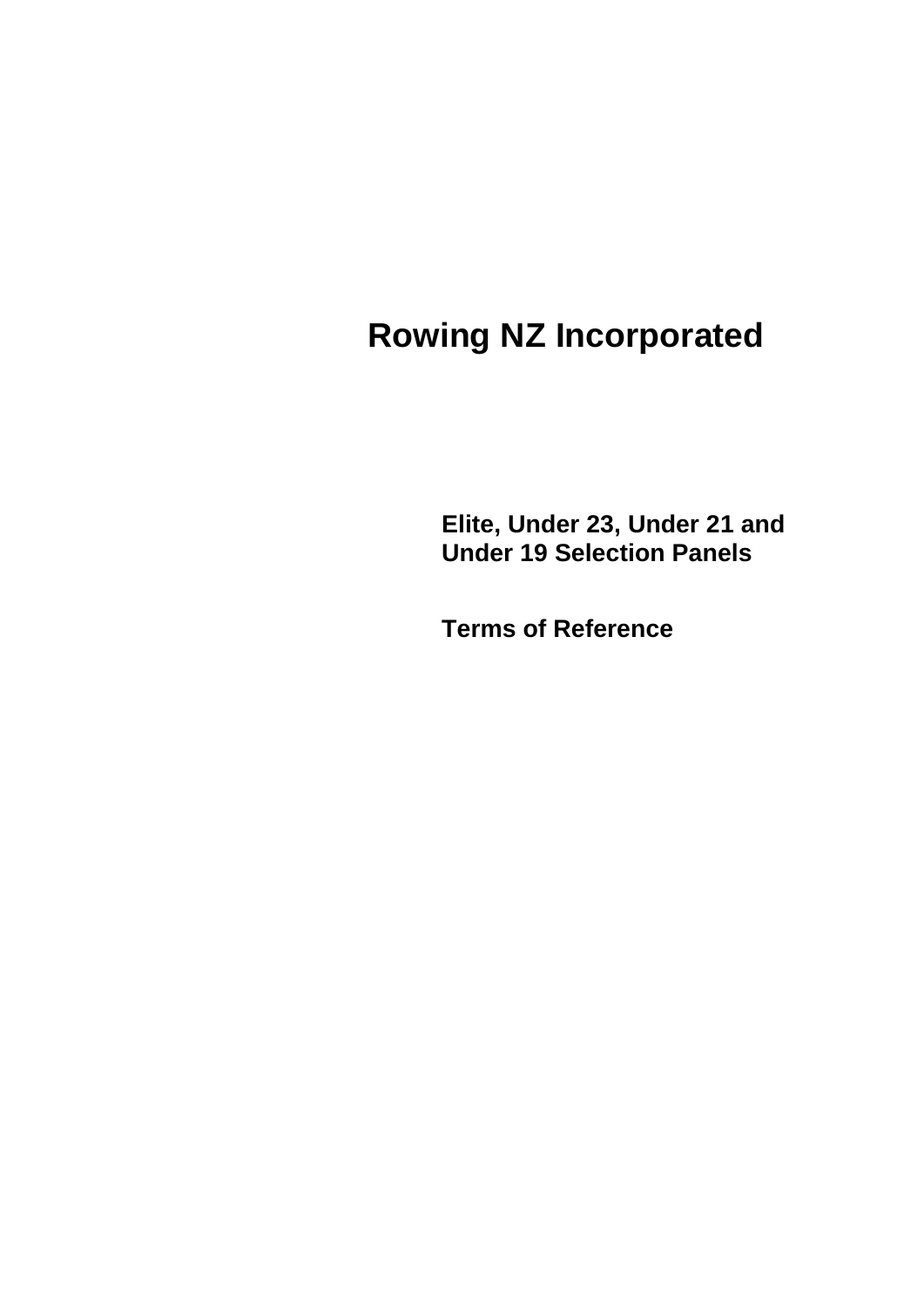## **1. Introduction**

- 1.1 The performance of our Under 19, Under 21, Under 23 and Elite crews at international events is critical to the success of Rowing NZ. The Board in its wider capacity as governor of Rowing sets a strategic plan that outlines our High Performance objectives. These link to funding streams, funding/sponsor responsibilities, staffing structure, and athlete wellbeing. The selection of athletes is a critical component in Rowing NZ's ability to deliver its own strategic plan.
- 1.2 **Scope:** This document sets out the terms of reference for the RNZ Selection Panels. It has been issued by the Board of Rowing NZ. It is binding on all members of Rowing NZ and all persons appointed by the Board to be Selectors.
- 1.3 **Commencement:** These Terms of Reference have been reviewed on 10 March 2022 and shall take effect from that date until such time as they are amended or revoked by Rowing NZ.
- 1.4 **Amendment:** Rowing NZ intends to review these Terms of Reference at the conclusion of each Olympic cycle but they may be amended at any time by the Board. If these Terms of Reference are amended Rowing NZ shall provide all members of each Selection Panel with the updated Terms of Reference as soon as possible following amendment.

# **2. Selection Panels**

- 2.1 **Composition:** the Elite, Under 23, Under 21 and Under 19 Selection Panels shall be made up of people appointed by the Board as follows:
	- a. The Elite Panel shall consist of a maximum of four (4) persons and a minimum of two (2) persons with knowledge and/or experience as an athlete or coach of rowing in New Zealand and/or internationally and in accordance with the Elite Selector Job Description. At least one (1) member of the Elite Panel shall not be a Rowing NZ coach ("an Independent Selector").

The Elite Panel, on the recommendation of the GM Performance, will establish an Performance Assessment Panel for the purposes of assessing athletes and crews, and for forming and presenting athletes and crews for consideration by the Elite Panel in its selection decisions

Upon being satisfied as to the rigour and appropriateness of the assessment process, the Elite Panel in making its selection decisions, shall utilise the evidence and recommendations made to it by the Performance Assessment Panel in accordance with the Selection Policy for athletes and crews.

- b. The Under 23 Panel shall consist of a maximum of four (4) persons and a minimum of two (2) persons with knowledge and/or experience as an athlete or coach of rowing in New Zealand and/or internationally and in accordance with the U23 Selector Job Description. At least one (1) member of the Under 23 Panel shall not be a Rowing NZ coach ("an Independent Selector").
- c. The Under 21 Panel shall consist of a maximum of three (3) persons and a minimum of two (2) persons with knowledge and/or experience as an athlete or coach of rowing in New Zealand and/or international and in accordance with the U21 Selector Job Description.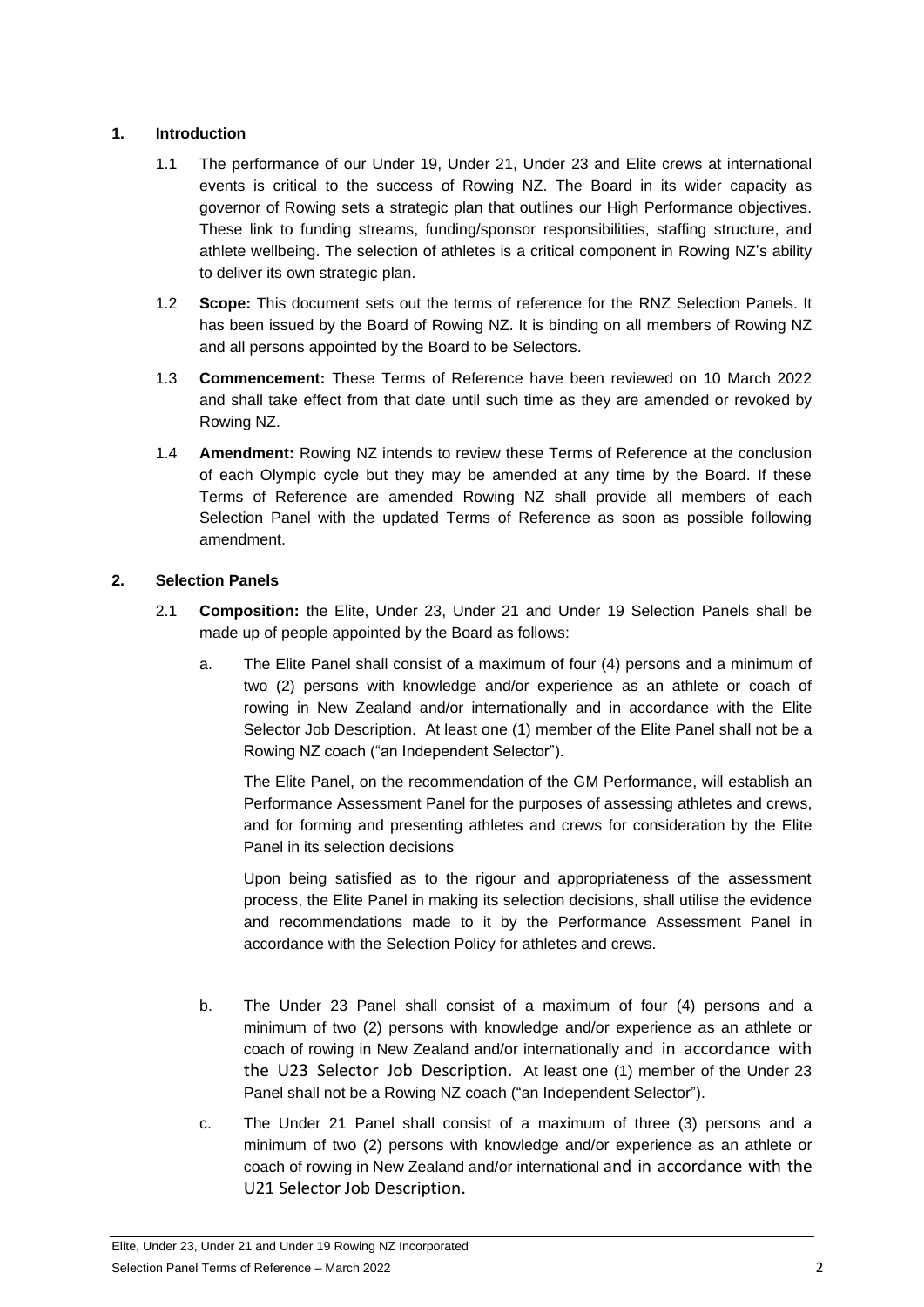- d. The Under 19 Panel shall consist of a maximum of three (3) persons and a minimum of two (2) persons with knowledge and/or experience as an athlete or coach of rowing in New Zealand and/or international and in accordance with the U19 Selector Job Description.
- 2.2 **Recommendations:** The following persons may provide the Board with recommendations on appointments to the Selection Panels:
	- a. the Chief Executive and GM Performance may provide recommendations as to the person(s) they consider should be appointed to fill any positions on the Selection Panel.
- 2.3 **Term of Office:** each Selector shall hold office for up to 4 years commencing on the date of their appointment and terminating at the conclusion of each Olympic cycle (or such other date as determined by the Board). Selectors shall be eligible for re-appointment at the conclusion of each Olympic cycle.

## 2.4 **Appointment:**

Prior to any appointment, the Board shall, via a sub-committee consisting of the Chairman, and the GM Performance and the Chief Executive, review the performance of each/either panel over the preceding 4 years and shall make appropriate recommendations to the Board. The review shall be completed within 6 months of the previous Olympics and shall consider:

- a) Availability of incumbents;
- b) Performance of all crews over past 4 years;
- c) Review of, and performance against the RNZ High Performance Strategic Plan
- d) Adherence to the T.O.R, Board directives, selection policy and Board strategic plan outcomes / HP Plan;
- e) Dynamics of selection panel;
- f) Succession planning;
- g) Any other relevant factors.
- 2.5 **Ineligibility:** Subject to clause 2.7 (Casual Vacancies), the following persons shall **not** be eligible for appointment to serve on a Selection Panel:
	- a. a person who is an employee of Rowing NZ except in the case of a Rowing NZ coach (or coaches) who may have been appointed to the Elite Panel or the U23 Panel pursuant to clauses 2.1(a) and (b);
	- b. a person who is a member of the Board.

## 2.6 **Resignation & Removal:** A Selector:

- a. may resign at any time on 7 days written notice to the Board; or
- b. may have their appointment on the Selection Panel terminated by the Board on notice (either immediately or on such period of notice as the Board considers appropriate) prior to the end of their term of office if the Board consider the Selector:
	- i. is not satisfactorily performing their responsibilities as outlined in clause 5;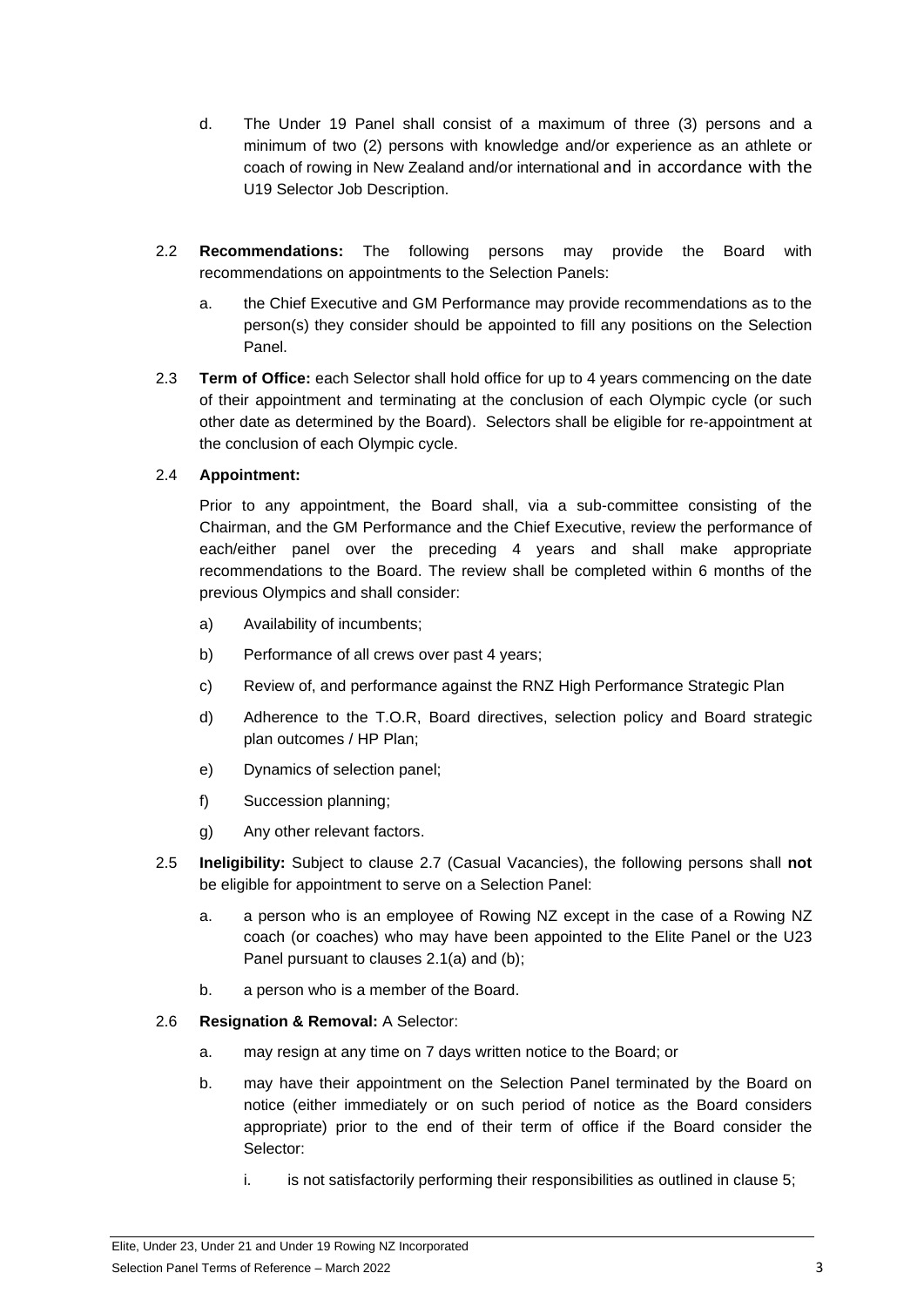- ii. has a Conflict of Interest such that they are not capable of performing their responsibilities outlined in clause 5;
- iii. is not, or has not, acted in the best interests of Rowing NZ, whether as a Selector or otherwise.
- 2.7 **Casual Vacancies:** In the event of a Casual or Emergency Vacancy on a Selection Panel the Board may appoint such person with knowledge and/or experience and in accordance with the relevant Selector Job Description as it deems appropriate as a replacement Selector for a term of up to two years.

#### **3. Convenor:**

- 3.1 **Elite Convenor:** Each year the GM Performance shall appoint a convenor from amongst the Independent Selector(s) on the Elite Panel.
- 3.2 **U23 Convenor:** Each year the GM Performance shall appoint a Convenor from amongst the Independent Selector(s) on the U23 Panel.
- 3.3 **U21 Convenor**: Each year the GM Performance shall appoint a Convenor of the U21 Panel.
- 3.4 **Under 19 Convenor**: Each year the GM Performance shall appoint a Convenor of the Under 19 Panel.
- 3.5 **Role:** The role of the Convenor is to represent the Selection Panel to the Board, the Chief Executive, the GM Performance and the Members of Rowing NZ.
- 3.6 **Responsibilities of the Convenor:** In addition to the responsibilities described in clause 5:
	- a. chair meetings of the Selection Panel, but if he or she is unable to attend a particular meeting he or she shall nominate another member of the Selection Panel to chair the meeting in his or her absence;
	- b. undertake such actions as required to give effect to these Terms of Reference and the RNZ High Performance Selection Guidelines and the Selection Policy for Athletes and Crews.

#### **4. Responsibilities of Rowing NZ**

- 4.1 **Wellbeing**: RNZ will require that all parties involved in the selection process carry out their responsibilities and functions in ways which align with the values of RNZ and that athlete wellbeing is supported and maintained through proper processes, transparency and communication frameworks.
- 4.2 **Assistance:** To assist each/either Selection Panel Rowing NZ shall:
	- a. provide each member of the Selection Panel with up-to-date copies of all RNZ High Performance Selection Guidelines and the Selection Policy for Athletes and Crews; and
	- b. keep the Selection Panel informed of any matters which may affect whether or not any athlete seeking selection is eligible for selection.
	- c. Provide data intelligence, where applicable, to assist with decision making.
- 4.3 **Expenses:** The GM Performance / Chief Executive may reimburse members of the Selection Panel for their pre -approved expenses incurred in the conduct of their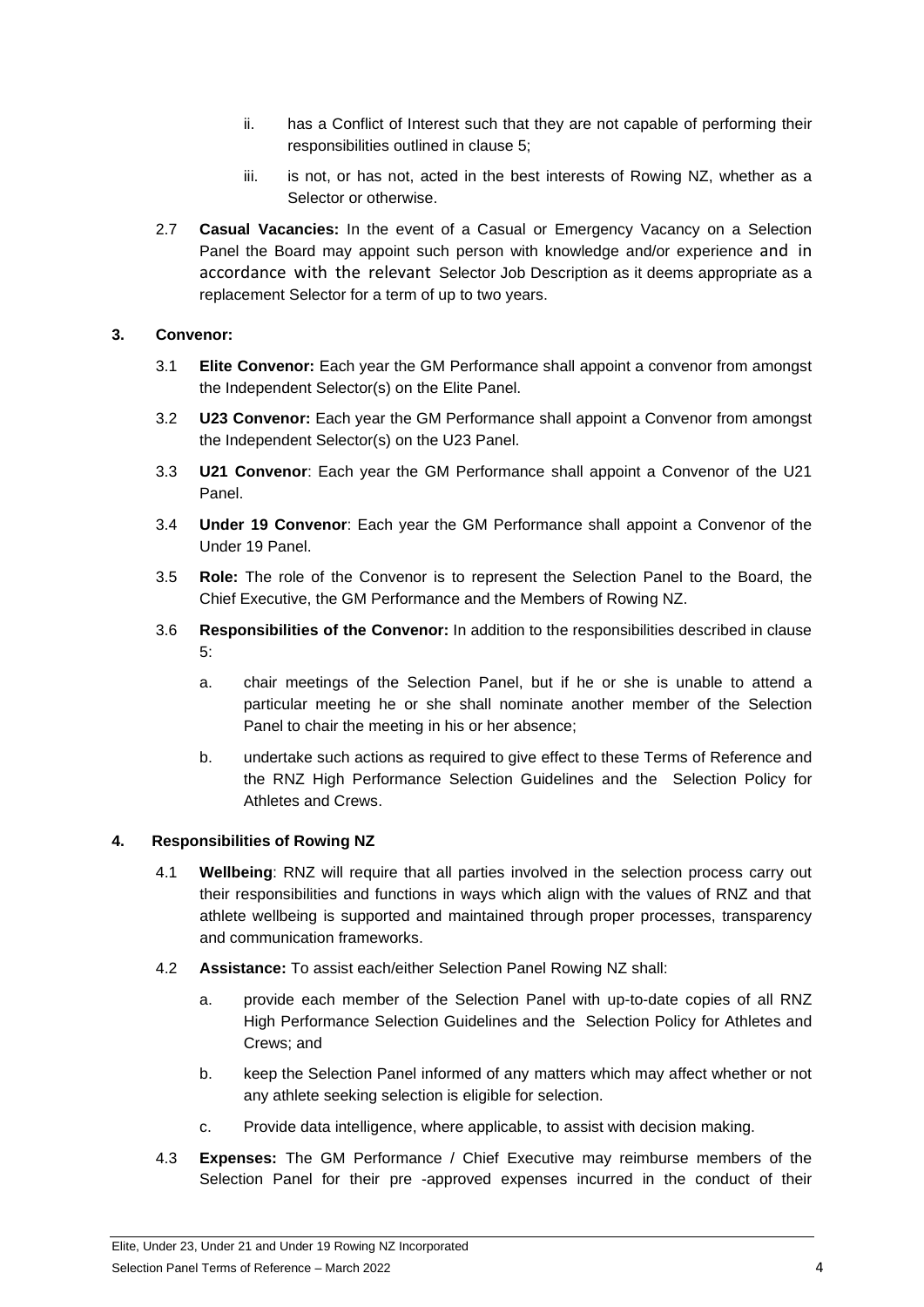responsibilities following approval of a properly completed expense claim and in accordance with RNZ policies.

## **5. Responsibilities & Authority of the Selection Panel & Selectors**

- 5.1 **Responsibility of the Selection Panel:** The Selection Panels are responsible for selecting appropriate skilled athletes in accordance with these Terms of Reference and their respective Selection Guidelines / Regulations.
- 5.2 **Responsibilities of the Selectors:** As members of the Selection Panel, each Selector must:
	- a. familiarise themselves with these Terms of Reference and the Rowing NZ High Performance Selection Guidelines and the Selection Policy for Athletes and Crews.
	- b. agree to adhere to these Terms of Reference, the Rowing NZ High Performance Selection Guidelines and the Selection Policy for Athlete and Crews, and any other Rowing NZ rules, regulations, policies, or directions of the Board.
	- c. be available to attend, and attend (unless there are exceptional circumstances which have been approved by the GM Performance) the following events during each year in which they are a Selector (as are relevant to each Selection Panel):
		- i. New Zealand Rowing Championships
		- ii. New Zealand Secondary Schools Rowing Championships
		- iii. Small Boat Selection Regatta
		- iv. Elite Trials
		- v. Under 23 Trials
		- vi. Under 19 Trials
		- vii. Annual review of team performance.
	- d. participate in all meetings of the respective Selection Panel unless excused by the GM Performance;
	- e. consult with the GM Performance and relevant Performance Coaches as required and in accordance with the RNZ High Performance Selection Guidelines and the Athlete Selection Policy;
	- f. have regard to any comments or directions of the Chief Executive or the Board regarding any proposed selection decisions or any instructions to revisit proposed selection decisions as described in clause [7.](#page-5-0)
	- g. adhere to the Rowing NZ Media Policy (which will be provided to the Selectors) including not making public statements unless they are acting under direct instructions from the Chief Executive.
	- h. adhere to the Rowing NZ Travel Policy (which will be provided to the Selectors);
	- i. not disclose information obtained by virtue of their position on the Selection Panel to any person except as permitted by the Board or the Chief Executive or by law;
	- j. attend any meetings requested by the Chief Executive in relation to any appeal by any athlete, including attendance at any proceedings held in relation to any such appeal;
	- k. at all times act in good faith and in the best interest of Rowing NZ; and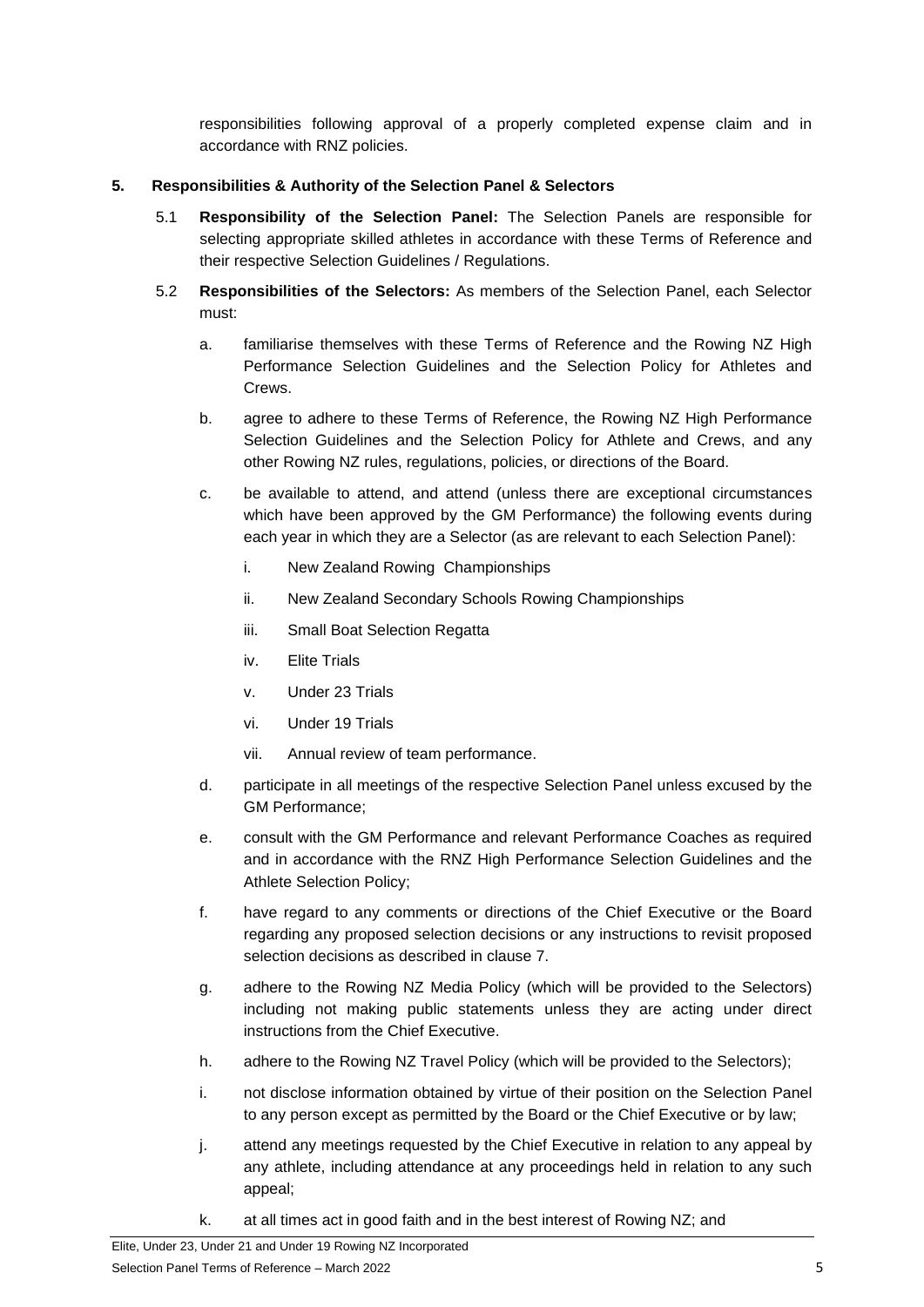- l. at all times treat athletes with respect and communicate professionally being cognisant of age and service to the sport .
- 5.3 **Authority:** Provided they do so in accordance with any specific requirements set out in any RNZ High Performance Selection Guidelines and the Selection Policy for Athletes and Crews, the Selection Panels, through the Convenor, may:
	- a. request that the GM Performance provide them with information about any matters described in any RNZ High Performance Selection Guidelines and the Selection Policy for Athletes and Crews (such as results, data, and performances at events);
	- b. request that an athlete seeking selection undergo a medical examination;
	- c. be involved with selection trials; and
	- d. consult with any other person they consider relevant to assist them in making selection decisions, but such persons may not participate in any deliberations or decisions of the Selection Panel.

#### **6. Meetings**

- 6.1 **Meetings & Deliberations:** Each Selection Panel shall meet as and when required to undertake its role and responsibilities. Meetings may be in person or conducted via teleconference or other means as the Selectors thinks fit so long as all participants can hear each other simultaneously. In addition, each Selection Panel can exchange emails individually or collectively and enter into other communications with one another and/or collectively as part of their deliberations.
- 6.2 **GM Performance:** The Convenor shall notify the GM Performance prior to all meetings of each Selection Panel and the GM Performance shall be entitled to attend.
- 6.3 **Quorum:** All members of each Selection Panel should participate in all meetings of the Selection Panel unless they have a Conflict of Interest or other leave of absence, in which case a quorum shall be not less than half of the members of the Selection Panel.
- 6.4 **Voting:** Each member of a Selection Panel shall have one vote on any decision to be made by the Selection Panel, unless clause 9 (Conflicts) applies. In the event of an equality of votes the Convenor of a Selection Panel shall have both a deliberate vote and a casting vote.
- 6.5 **Decisions:** Each Selection Panel shall make its decisions in accordance with any timing specified in the HP selection guidelines and the Selection Policy for Athletes and Crews unless there are exceptional circumstances. Decisions of the Selection Panel must be by majority.

#### <span id="page-5-0"></span>**7. Review**

- 7.1 **Review by the GM Performance:** The GM Performance shall be responsible for reviewing all selection decisions and for providing a report in respect of those decisions to the Board. Within such report the GM Performance will certify whether or not, in his or her opinion, the selection decisions are consistent and in accordance with:
	- a. The Rowing New Zealand High Performance Selection Guidelines and the Selection Policy for Athletes and Crews; and
	- b. RNZ policies, including its strategic plans, its financial budgets, and any directives of the Board.